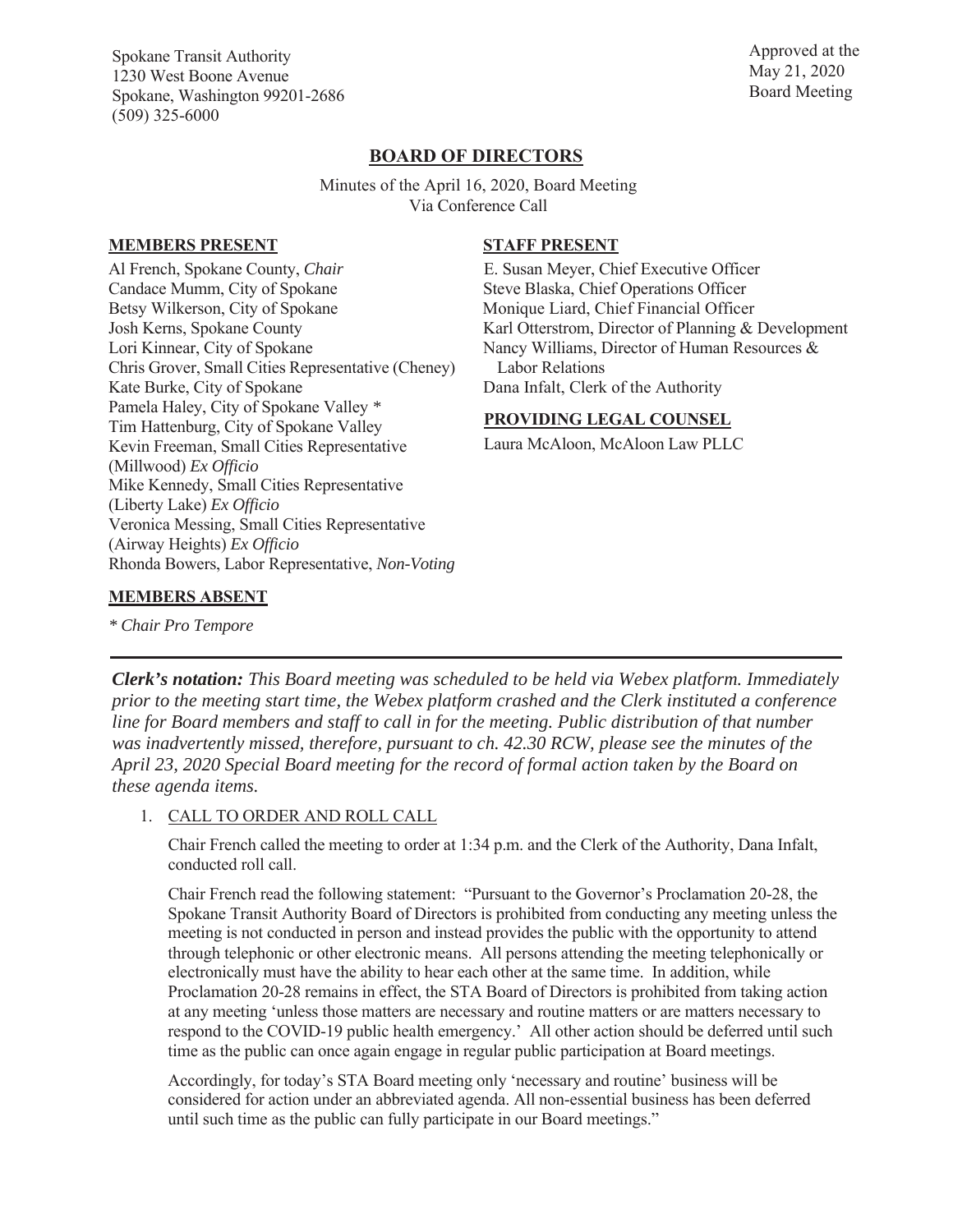He noted there was no public forum for this meeting. If the public wants to communicate to the STA Board, he recommends they do so in written form to CEO, E. Susan Meyer, and she can circulate it to the board members.

### 2. APPROVE BOARD AGENDA

Chair French asked for a motion to approve the agenda as submitted.

### **Ms. Wilkerson moved to approve the agenda. Mr. Hattenburg seconded, and the motion passed unanimously.**

### 3. BOARD ACTION – CONSENT AGENDA

- A. Approval of the minutes of the March 19, 2020, Board Meeting
- B. Approval of the following vouchers and payroll for March 2020:

| <b>DESCRIPTION</b>                | <b>VOUCHER/ACH NUMBERS</b> | <b>AMOUNT</b>     |
|-----------------------------------|----------------------------|-------------------|
| Accounts Payable Vouchers (March) | Nos. $607019 - 607428$     | 4,489,173.33<br>S |
| Workers Comp Vouchers (March)     | $ACH - 2286$               | 84,115.23<br>S    |
| Payroll 03/13/2020                | $ACH - 03/13/2020$         | 1,901,760.82      |
| Payroll 03/27/2020                | $ACH - 03/27/2020$         | 1,345,322.89      |
| WA State – DOR (Use Tax) (March)  | $ACH - 1767$               | 6,709.92<br>S     |
| <b>MARCH TOTAL</b>                |                            | 7,827,082.19      |

**Ms. Wilkerson moved to approve Consent Agenda items 3A and 3B. Mr. Hattenburg seconded, and the motion passed unanimously.** 

- 4. BOARD ACTION OTHER
	- C. City Line: Acquisition of Real Estate and Temporary Construction Easement

Mr. Otterstrom summarized that this item included a recommendation for two combined actions for the Acquisition of Real Estate and a Temporary Construction Easement adjacent to the Gonzaga University campus.

Pursuant to the May 16, 2019, Board authority to do all things required to purchase property, he advised that staff worked through STA's Right of Way (ROW) Agent and Gonzaga to come to an agreed upon price for the ROW in the amount of \$212,855.59.

As STA constructs the cul-de-sac and landscaping, there will be a requirement for a temporary construction easement (TCE) of approximately 4700 square feet for an agreed upon price of \$14,809.

He read the full recommendation by staff to approve, by motion, the following two (2) actions, as listed.

- 1. The acquisition of a portion of parcel no. 35175.0410 along the west side of Cincinnati Street, north of Spokane Falls Boulevard and south of the Centennial Trail, owned by The Corporation of Gonzaga University for the amount of \$212,855.59, and authorize the CEO to execute all necessary documents on behalf of Spokane Transit Authority.
- 2. The acquisition of a Temporary Construction Easement on parcel no. 35175.0410 along the west side of Cincinnati Street, north of Spokane Falls Boulevard and south of the Centennial Trail, owned by The Corporation of Gonzaga University for the amount of \$14,809.00, and authorize the CEO to execute all necessary documents on behalf of Spokane Transit Authority.

#### *Ms. Haley joined the meeting.*

**Ms. Mumm moved to approve the two recommendations as presented. Ms. Burke seconded, and the motion passed unanimously.**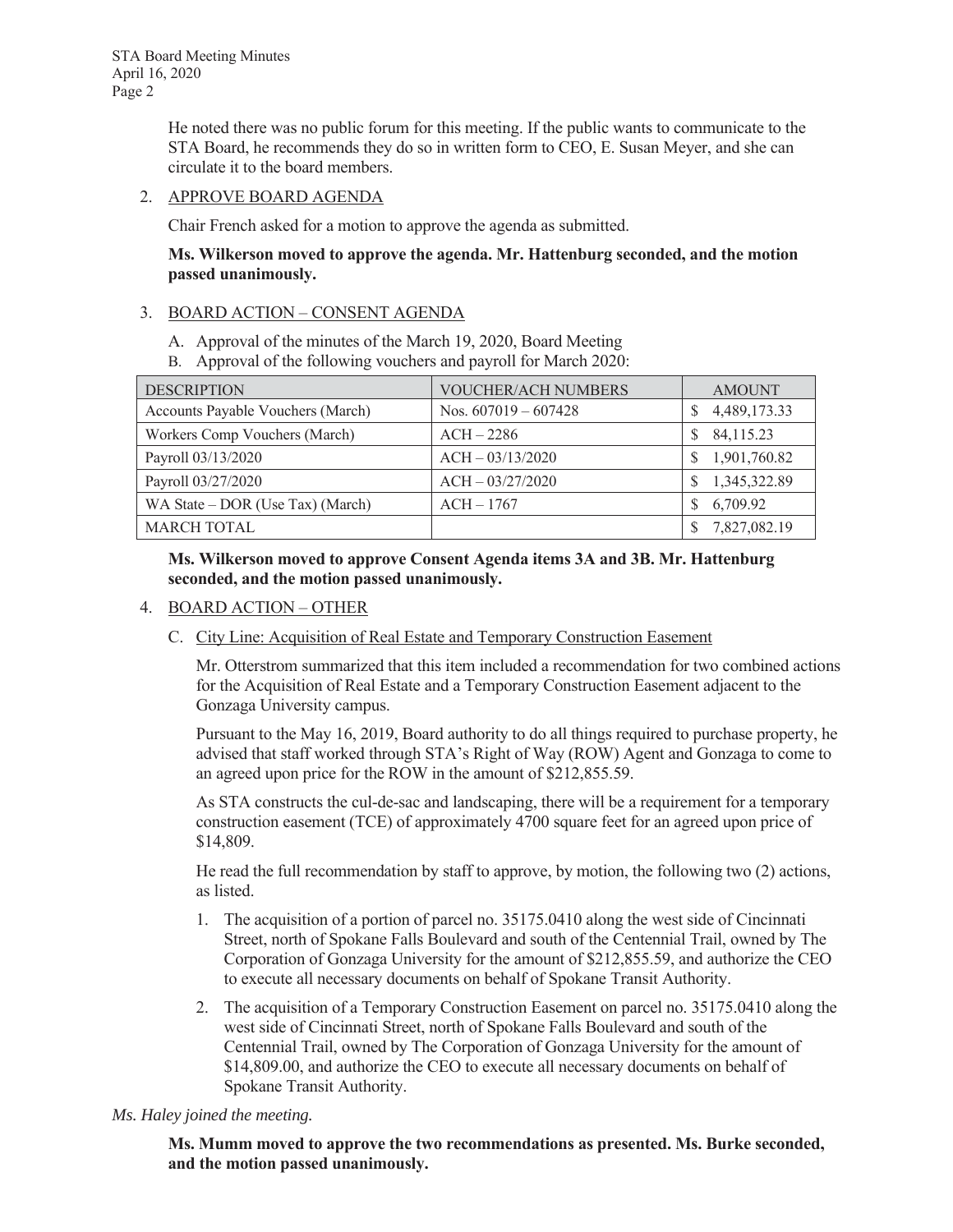D. City Line: Award of Contract for Ten, 60' Battery Electric Buses

Mr. Blaska noted staff are seeking approval for an Award of Contract to purchase ten 60' signature coaches for the City Line, allowing for all door boarding and interior bike racks, funded within small starts project (Budget \$18,197,000). Staff are purchasing through existing Commonwealth of Virginia Contract E194-81688 which ensures competitive pricing and saves significant time over the development of specifications, release of a request for proposals, and the awarding of a contract

The decision to purchase the New Flyer Xcelsior Charge model is a result of the recommendation from the Center for Transportation and the Environment (CTE) modeling for the City Line service study. He advised of the scheduling of the buses purchase and delivery timeline expectation.

The delivered cost for the 2021- 60' Battery Electric Bus from New Flyer is \$1,261,683.46. He noted the price does not include charging equipment and that staff are also seeking a 10% contingency budget due to unknown costs of changes identified during pre-production including mid-door docking engineering costs. The contingency also allows for purchase of spare components which includes special tools as determined appropriate during ongoing coordination with New Flyer.

**Mr. Hattenburg moved to approve, by motion, the purchase of ten (10) 60-foot battery electric buses through the Commonwealth of Virginia Contract, from New Flyer Corporation, for the contract amount of \$13,878,518.06. Ms. Haley seconded, and the motion passed unanimously.**

E. Acceptance of Spokane County Easement for Moran Station Park and Ride

Mr. Otterstrom advised of the opening of the Park and Ride facility at  $57<sup>th</sup>$  and Palouse Highway on March 27th. Staff worked closely with Spokane County Public Works on the Ben Burr Trail Right of Way Cooperative Design which allows STA to treat the county's property water and bring the county trail through STA property.

To obtain a finalized certificate of occupancy, the design requires the consummation of easement from the county for stormwater facilities. He noted the slides included an image of property and show an 80' swath of land to the right. The green rectangle represents the STA stormwater facility for the Park and Ride. He advised staff does not have the final language for the easement but anticipates it to have standard terms and conditions for this type of an easement.

The recommendation from staff is: By motion, authorize the CEO to accept executed Stormwater Easement Agreement from Spokane County.

## **Mr. Grover moved to authorize the CEO to accept executed Stormwater Easement Agreement from Spokane County. Ms. Wilkerson seconded, and the motion passed unanimously.**

# 5. CEO REPORT

- Ms. Meyer reviewed the monthly ridership and finance figures:
	- o For the month of March, Fixed Route ridership decreased 30.5%, Paratransit ridership decreased 44.1%, and Vanpool decreased 23.7%. Ridership numbers reflected include approximately half month of usual ridership and half month after Coronavirus.
	- o Sales tax for March was 28.4% over 2019 and Operating Expenditures through February (16.7% of the year) were \$12.5M which represented 14.9% of budget. She reminded that timing of expenditures always has an effect.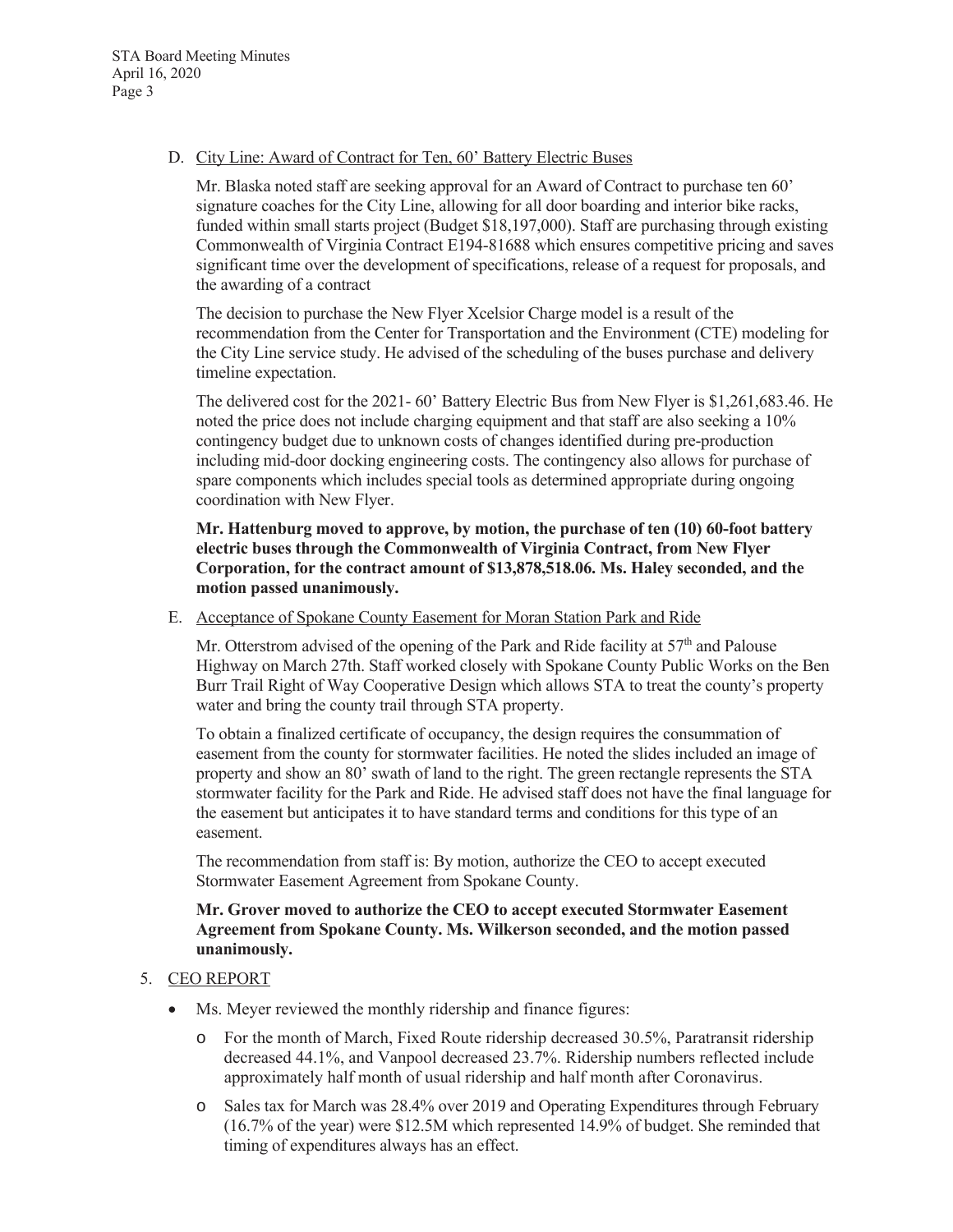- Coronavirus Update –Information on STA website regarding the Coronavirus tab is separated into the following sections:.
	- o **Rider Update** communications with riders
	- o **STA Employees** tab contains all the news and updates that have been provided to employees since February 28 and is also available to the public. Ms. Meyer highlighted:
		- March 26th suspended fares on all modes to enable rear door boarding to allow all passengers (except people who needed the ramp) to bypass the front of the bus and not interact with the driver
	- o **Rides for Seniors** –Paratransit vehicles open to seniors has been very successful
	- o **STA Plaza** updates of closures and businesses
	- o **Updates** ways to stay informed
	- o **Emergency Team** Incident Response Organizational Chart
	- o **Stay Healthy** ways to fight the spread
	- o **Videos** all the videos produced for Coronavirus in one place
- $\bullet$  Ms. Meyer discussed the Fixed Route ridership trends since March  $1<sup>st</sup>$ . She noted that since the stay home order went into effect, ridership has seen about a 70% decline. School is out, the Stay at home order is in place, and only essential trips are to be taken. STA is providing Level 3 service ridership now with 10,000 to 11,000 rides per day compared to 35,000 to 38,000 prior to Coronavirus. This level allows for social distancing.

Paratransit ridership dropped off right away due to the closure of many of the places they transport people. Most trips are transporting 1 customer at a time, including the seniors now riding.

Vanpool has 78 vans still in the program and 17 have more than 5 riders; 31 have less than 5 riders and 30 are temporarily parked.

• Ms. Meyer asked Monique Liard, CFO to provide an update on financial assessment estimates. Ms. Liard advised the assumptions STA has made with the most recent information as well as some forward-looking information. Staff have consulted with economic experts in the region, including Dr. Grant Forsyth.

STA's May through December sales tax reduction is anticipated to be approximately 40%. The fare reduction from March through December, with fare collection anticipated to resume on July 1, 2020, for forecasting purposes, is expected to be down 60%. Combined, this results in an approximate \$35M impact. The CARES Act funding STA will receive is \$23.4M, which leaves a gap of about \$12M in revenue between impact and funding, calculations below:

| \$111M | <b>Budgeted Revenue</b>      |
|--------|------------------------------|
| (35M)  | Economic COVID impact        |
| 23M    | <b>CARES Transit Funding</b> |
|        |                              |

\$99M Revenue Forecast.

2020 Forecasted Cash Flow

\$ 84M Operating Expenses 18M Capital – Locally Funded 9M Fleet Replacement Allocation \$111M Expenditure Forecast \$ 99M Forecasted Revenue \$(12M) Cash Flow Shortfall